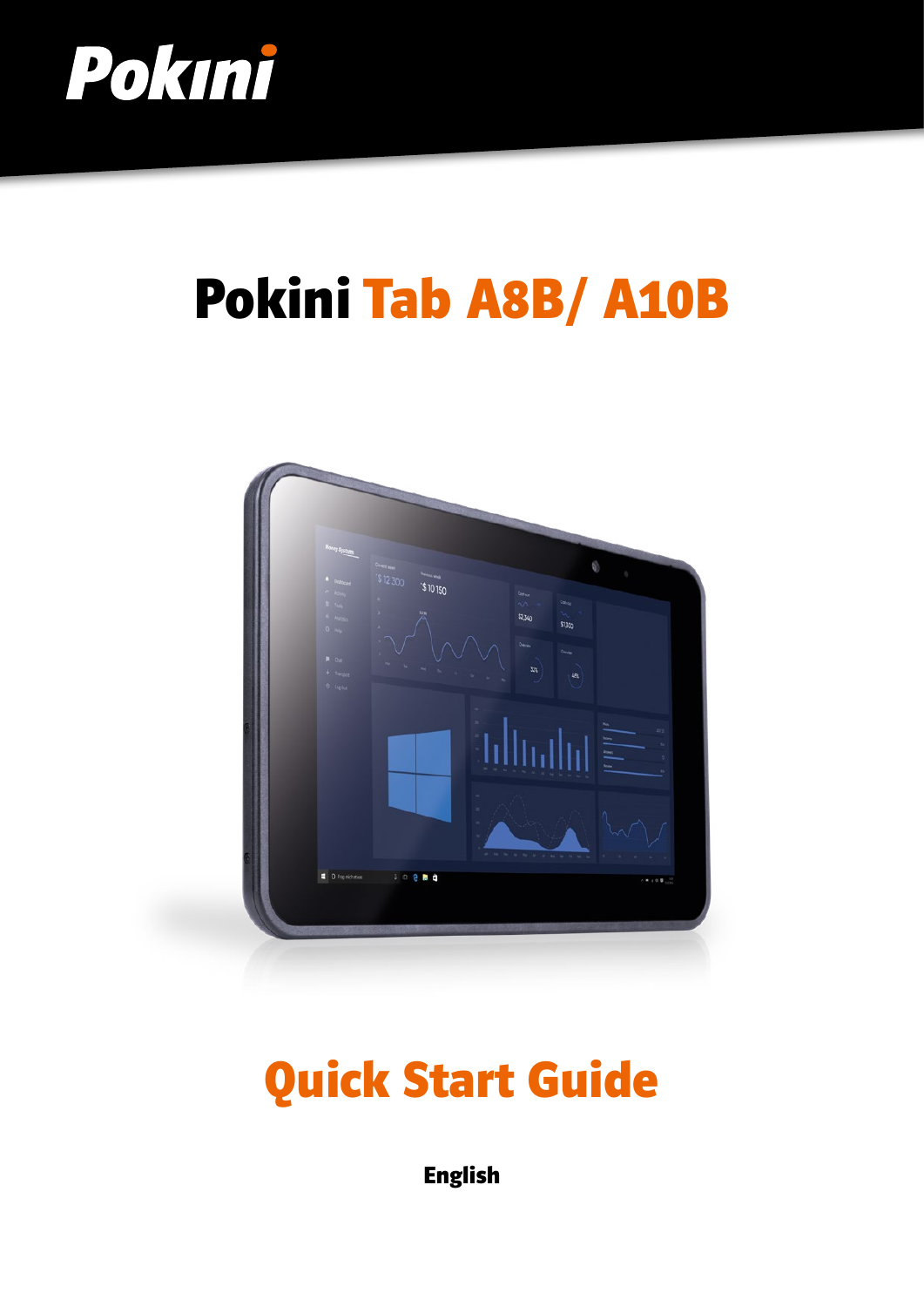### Tab A8B/A10B features, buttons & interfaces



| $\mathbf{1}$   | <b>Ambient Light Sensor</b><br>Recognizes the ambient light and adjusts the display brightness if enabled in the operating system                         |
|----------------|-----------------------------------------------------------------------------------------------------------------------------------------------------------|
| $\overline{2}$ | Front microphone outlet                                                                                                                                   |
| 3              | <b>Front camera</b><br>2MP camera for video conferencing                                                                                                  |
| $\overline{4}$ | <b>Camera Indicator LED</b><br>Lights up if camera is activated and during device boot and shutdown                                                       |
| 5              | <b>Charging indicator LED</b><br>OFF not connected to charger<br>ORANGE<br>charging<br><b>GREEN</b><br>connected and fully charged<br>charge fault<br>RED |
| 6              | Second microphone outlet                                                                                                                                  |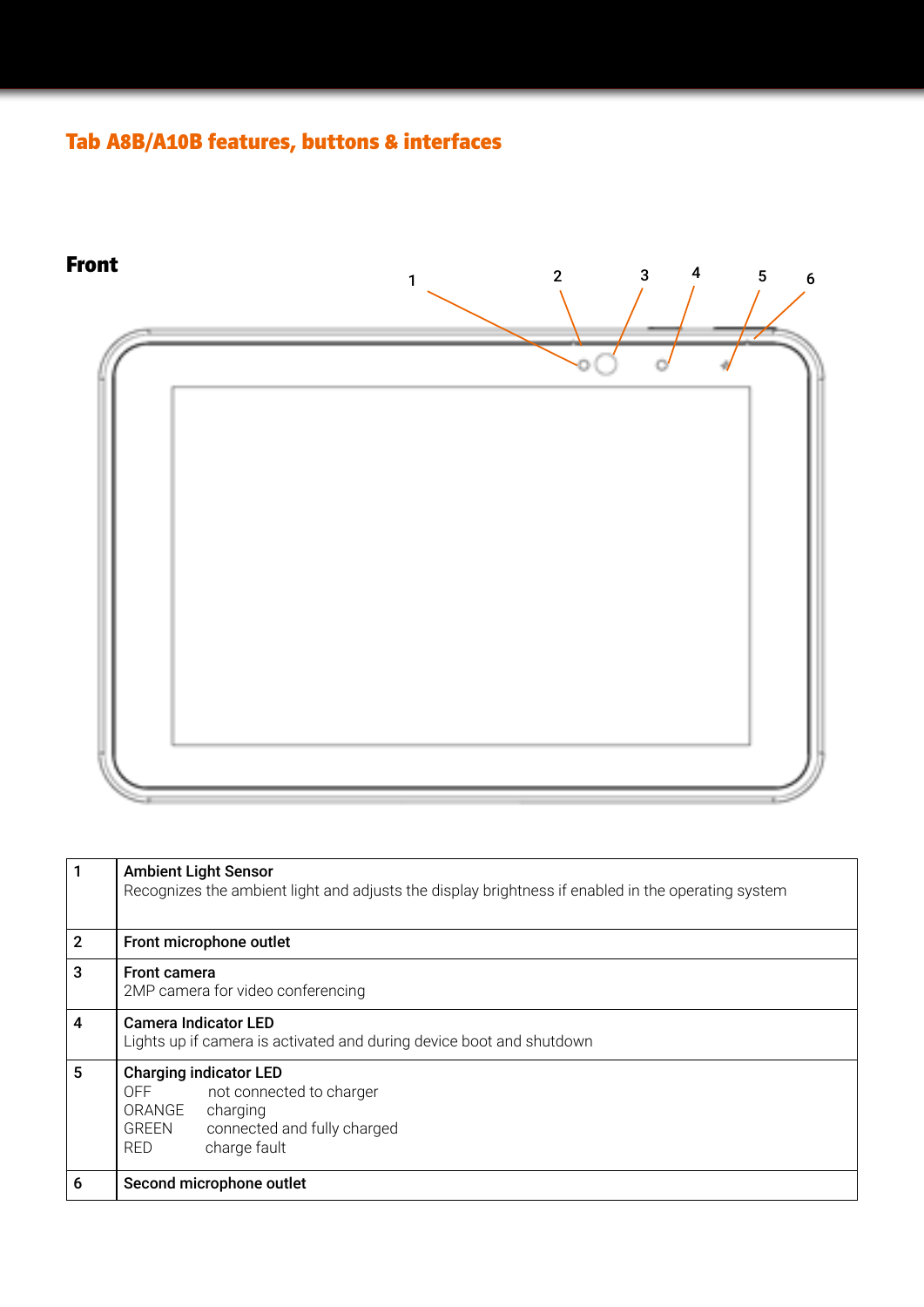

## Top side



| On / Off Button<br>Push it once to start the tablet; push it again to enable the sleep mode. Push and hold it to shut down the<br>device. |
|-------------------------------------------------------------------------------------------------------------------------------------------|
| Volume key<br>Push the left side to reduce the volume, use the right side to increase the volume                                          |

## Right and Bottom Side



| ٥  | <b>Docking connector</b>                         |
|----|--------------------------------------------------|
| 10 | <b>USB-C</b> for charging, data, audio and video |
|    | Stereo speakers                                  |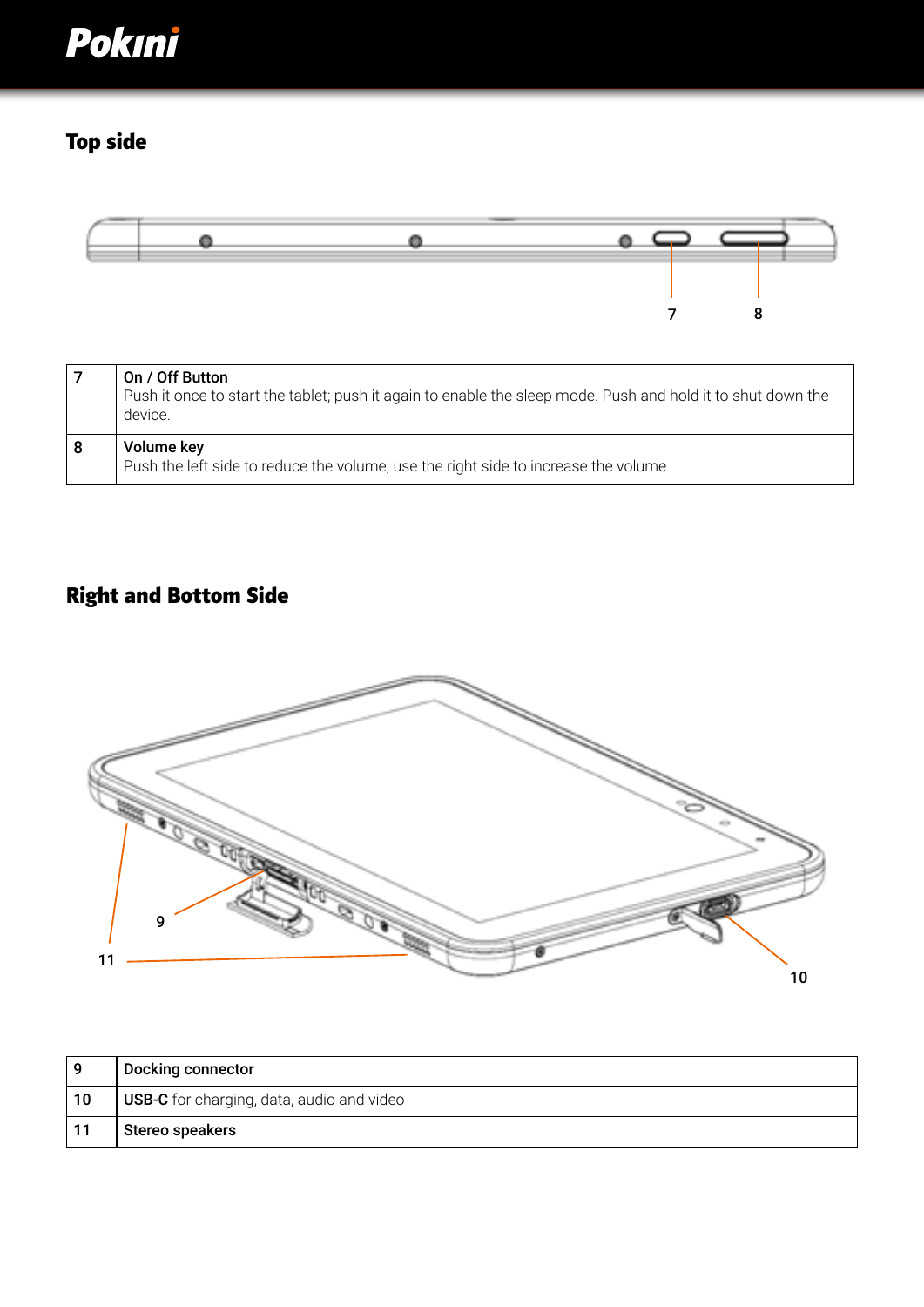## Back Side



| 12 | NFC antenna position<br>Can be used to read NFC & RFID tags  |
|----|--------------------------------------------------------------|
| 13 | Camera flash LED                                             |
| 14 | Rear camera<br>8MP camera for high resolution images & video |
| 15 | <b>Battery lid</b>                                           |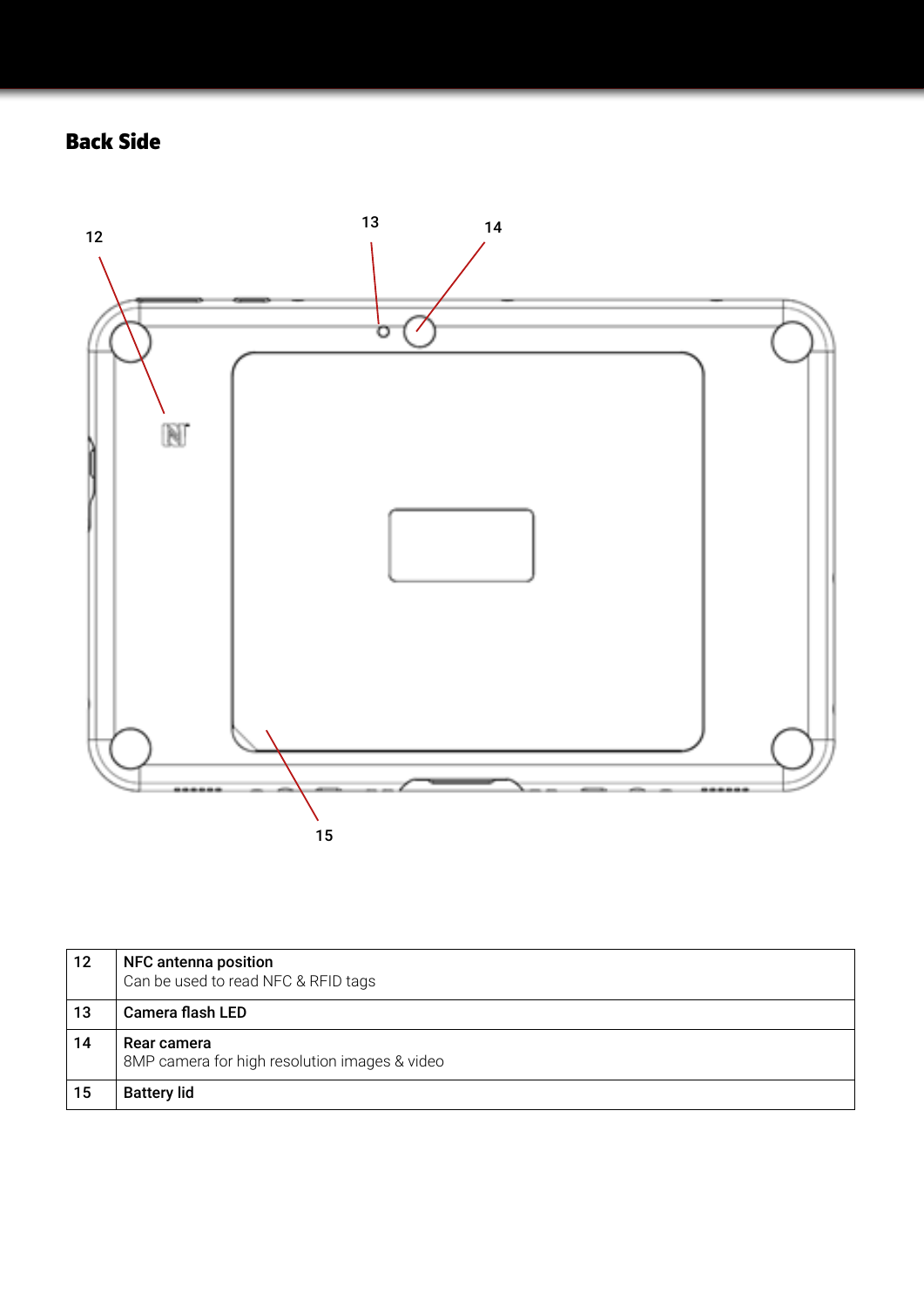## Pokini

#### Replacing Battery / Adding SIM & memory card

#### Tab A8B

To replace the battery, take of the battery lid by pulling on the lid carefully. Pull on the battery holder hook (1) to the bottom of the device. Pull the battery up (2), and pull on the second battery holder hook (3).



For WWAN models only:

Enter the SIM card (if you have a device with modem) into the slot in the bottom right corner. Please make sure you have the SIM card in the correct direction (chip facing down). The memory card can be inserted on the left, please ensure you insert it in the right direction as shown on the picture.



When putting the battery back in place, please make sure both hooks have clicked and are safely secured. Ensure to put the battery lid in place securely.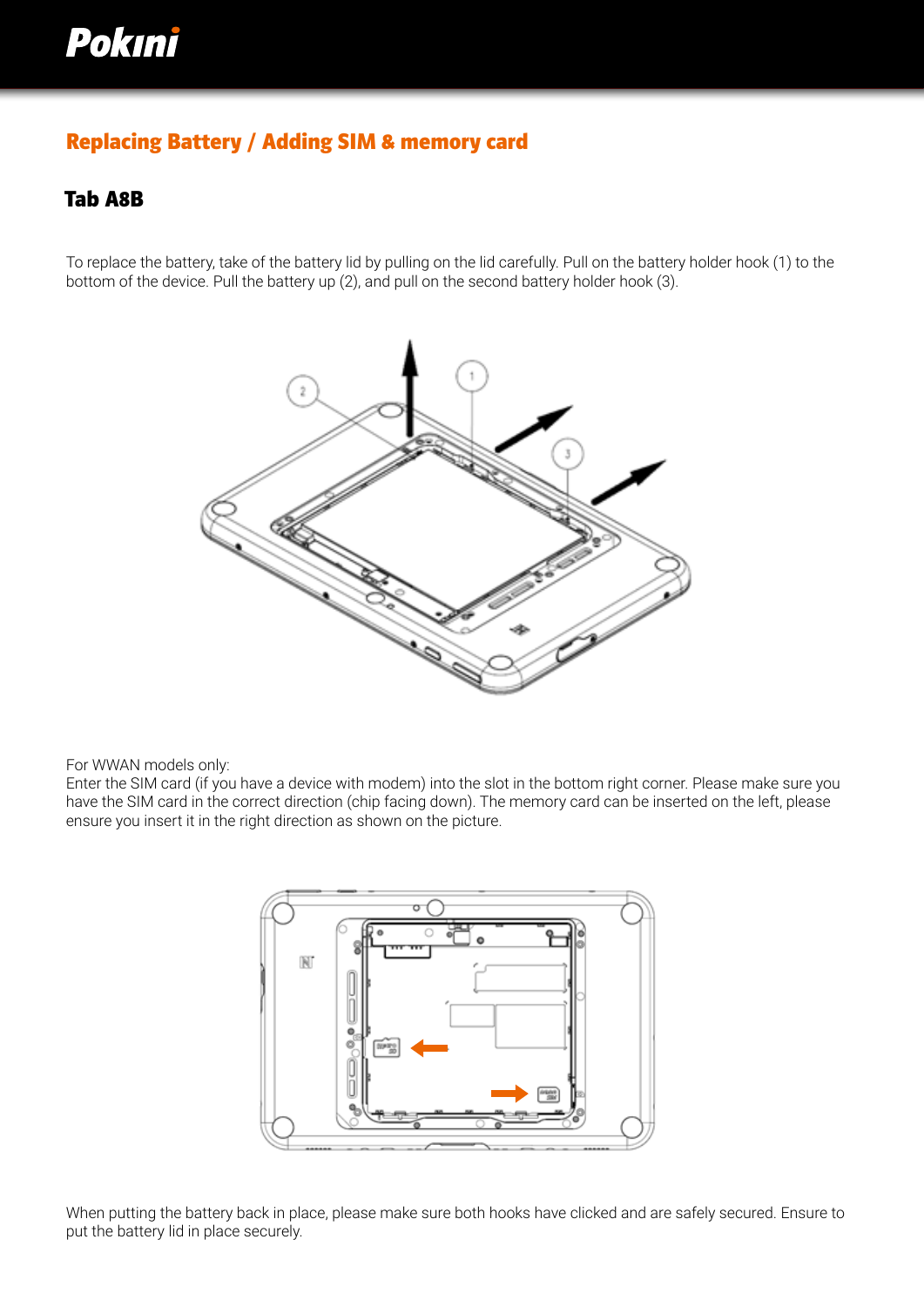#### Tab A10B

To replace the battery, take of the battery lid by pulling on the lid carefully. Pull on the battery holder hook (1) to the bottom of the device. Pull the battery up (2), and pull on the second battery holder hook (3).



For WWAN models only:

Enter the SIM card (if you have a device with modem) into the slot in the bottom right corner. Please make sure you have the SIM card in the correct direction (chip facing down). The memory card can be inserted on the left, please ensure you insert it in the right direction as shown on the picture.



When putting the battery back in place, please make sure both hooks have clicked and are safely secured. Ensure to put the battery lid in place securely.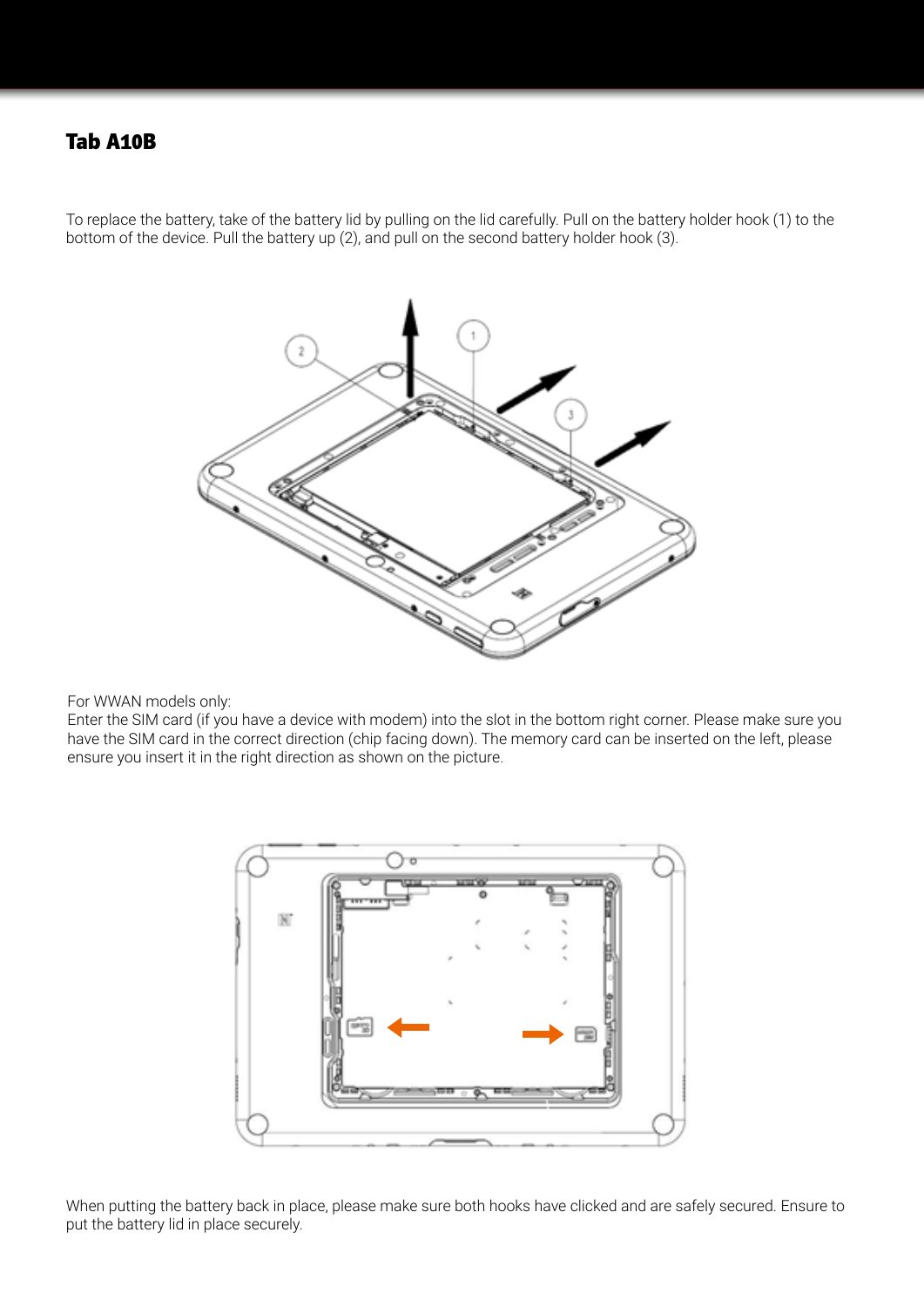

#### Using the Tablet for the first time

- 1. Connect power supply for the first time and make sure battery is fully charged before disconnecting. We recommend a charging dock or docking station to charge the tablet. If you use a USB-C wall charger, please ensure it has at least 18W and follows USB-C standard.
- 2. To turn the tablet on, press the power button once
- 3. Follow the instructions in the operating system to complete the setup

#### Troubleshooting

In case devices freezes and you need to do a hard reset, press and hold the power button for approx. 14 seconds. Device will be turned off now. Connecting USB3.0 devices while being connected to a WLAN network requires it to be a 5GHz connection to maintain it. 2.4GHz networks will be disconnected on the Tab A8B/A10B side while USB3.0 devices are in use.

#### Important Product and Safety information

- Do not drop, bend or twist your tablet. This can break tablet display glass, internal circuit boards or mechanics. If the glass breaks, do not touch the glass parts of the device or attempt to remove the broken glass from the device. Stop using the device until the glass is replaced by qualified service personnel. • Do not try to disassembly your tablet. This may damage the device.
- Operate your device in a place where temperature is between -20°C and +50°C. Operation between -20°C to -10°C will result in limited performance.
- Charge your device with the recommended charger in a place where temperature is between 0°C and +60°C. Please note that charging speed is reduced at higher temperatures.
- Store your device in a place where temperature is between -20°C and +60°C. Please note that battery storage requires special handling, so please check the comments about battery safety.
- This product is equipped with USB-C connector, intended to be supplied by certified power supply capable of providing 5V-15V according to USB spec.
- For charging the socket-outlet shall be installed near the equipment and shall be easily accessible.
- Protect your device from water and moisture intake. Keep connector doors closed when not in use to prevent water and moisture intake.
- Listen to a headset at a moderate level, and do not place the device loudspeaker outlets near your ear when the loudspeakers are in use.
- Use only soft, clean and dry lint-free cloth to clean your device.
- Keep the unit and accessories away from small children.
- Switch off your device before boarding to an aircraft.
- Switch off your device in any area with a potentially explosive atmosphere.
- Your device meets guidelines for exposure to radio waves (SAR, Specific Absorption Rate) when kept in a close distance to your body.
- Power rating for the device: 7.6V 3.0A
- Use only charger delivered with your tablet.
- Do not disconnect charger by pulling the cord.
- Do not use damaged power cords or plugs.
- Save energy. You can save energy by doing following.
- Close unused applications and data connections.
- Decrease screen brightness and sound volume.
- Deactivate unnecessary sounds like touch panel sound.
- Disconnect your charger from mains outlet when charger is not needed.
- Do no keep unnecessary accessories connected in your device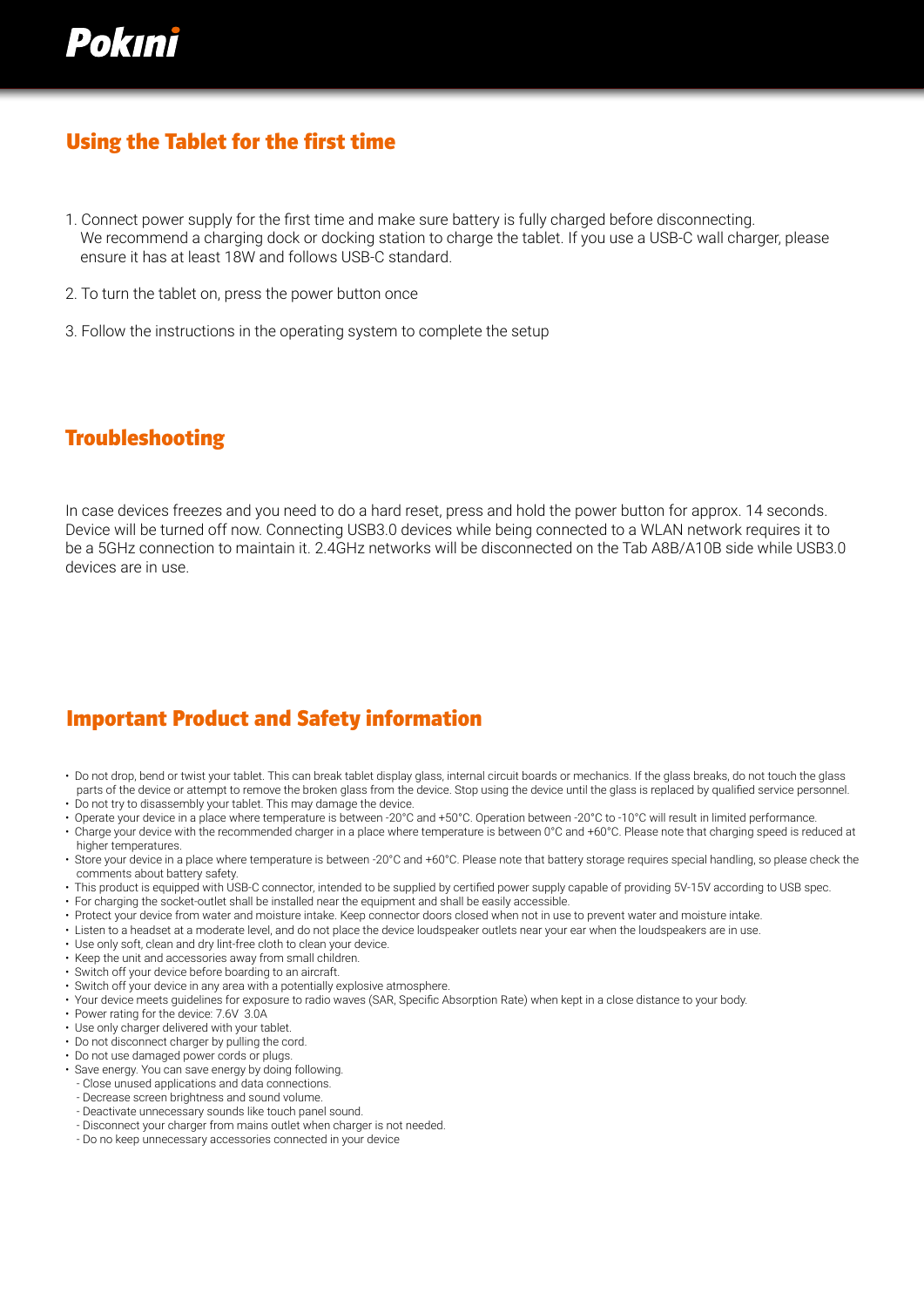- Recycle. Return your used electronic units to dedicated collection points. Please note that your tablet has a battery, so it is not allowed to be disposed to normal household waste and battery requires separate recycling.
- Replaceable battery safety
	- Batteries have life cycles. If the time that the battery powers equipment becomes much shorter than usual, the battery life might be at the end. Replace the battery when a significant loss of run time is detected.
	- When batteries are stored over six (6) months, some irreversible deterioration in overall battery quality may occur.
	- Store batteries at half of full charge in a dry, cool place, removed from the equipment to prevent loss of capacity, rusting of metallic parts and electrolyte leakage. Do NOT store it at full charge, especially not in high temperature environments.
	- Do not store the battery for more than 1 month in environments with temperatures between 35°C to 60°C (≤90%RH).
	- Keep the device away from heat (battery temperature not to exceed 60°C).
	- Stop using the tablet if abnormal heat, order, discoloration, deformation, or abnormal condition is detected during use, charge, or storage.
	- Do not throw battery into fire, it may be exploded.
	- Do not soak the battery with liquid like water, tea, coffee etc.
	- Do not hit, bend, deform or drop the battery.
	- Do not pierce battery with a sharp object such as a needle, etc.
	- The battery should not have liquid from electrolyte flowing, but in case the electrolyte come into contact with eyes, don't rub your eyes. Wash your eyes well with clean water and go to see a doctor immediately. In case the electrolyte come into contact with your skin, wash it well with clean water.
	- Do not externally short-circuit the battery. If externally short-circuited, the battery may be heated, ignited or broken.
	- There is a risk of explosion if you replace the battery with an incorrect type. Only use the correct battery type for this device.
	- Dispose of battery needs to be done according to instructions above.

For EU Customers: All products at the end of their life must be returned to Pokini for recycling. For information on how to return the product, please go to: http://www.pokini.de.

#### Warning Statements

To prevent possible hearing damage, do not listen at high volume levels for long periods.



#### Antenna positions

Your device meets guidelines for exposure to radio waves (SAR, Specific Absorption Rate) when kept in a close distance to your body. It is recommended to learn the antenna positions (for WWAN devices only) as mentioned below and not to touch or bring your body close to these antenna areas. Antenna areas are highlighted in below pictures.



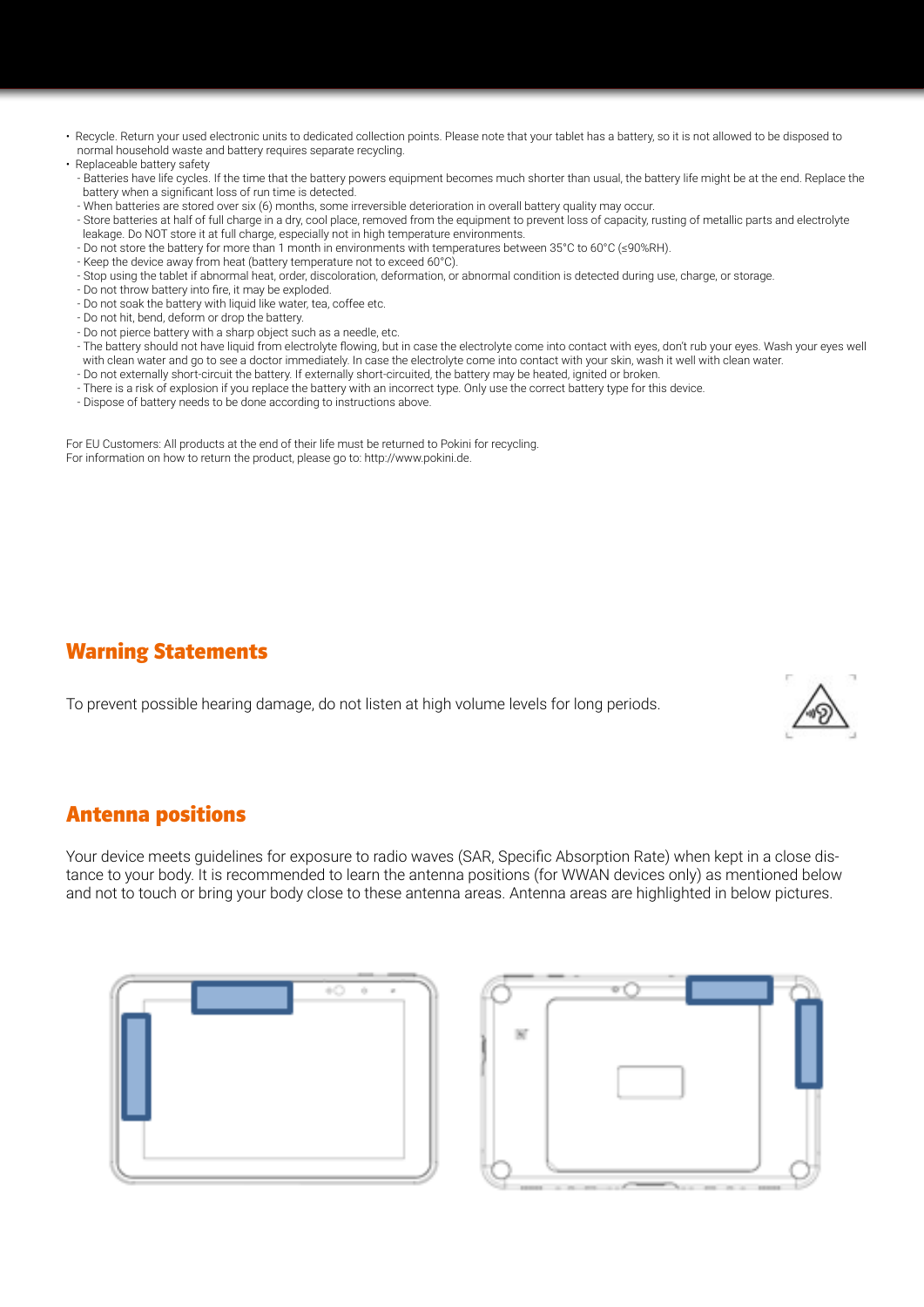

#### Conformity Declarations

Depending on the actual model, following conformity / compliance statements are valid. Please check the type label of your device for further information.

#### EU Declaration of Conformity

Pokini declares that the radio equipment Tab A8B/A10B is in compliance with Directive 2011/65/EU and 1999/5/EC or 2014/53/EU (2014/53/EU supersedes 1999/5/EC from 13th June 2017). The full text of the EU Declaration of Conformity is available at the following internet address: http://www.pokini.de.

 $\leftarrow$  -Marking and European Economic Area (EEA)

The use of RLAN's, for use throughout the EEA, have the following restrictions:

- Maximum radiated transmit power of 100 mW EIRP in the frequency range 2.400 2.4835 GHz
- 5.13 5.35 GHz is restricted to indoor use only

Bluetooth® Wireless Technology for use through the EEA has the following restrictions:

- Maximum radiated transmit power of 100mW EIRP in the frequency range 2.400 -2.4835 GHz

#### Länderzulassung für Mobilgeräte

Am Gerät sind behördliche Kennzeichnungen, die der Zertifizierung unterliegen, angebracht. Sie zeigen an, dass das/die Funkgerät/e für die Verwendung in den folgenden Ländern zugelassen ist/sind: Vereinigte Staaten, Kanada und Europa (1). Nähere Informationen über die Kennzeichnung für andere Länder finden Sie in der Konformitätserklärung von Pokini. Diese finden Sie unter http://www.pokini.de.

1 Europa umfasst: Österreich, Belgien, Bulgarien, Kroatien, Tschechien, Zypern, Dänemark, Estland, Finnland, Frankreich, Deutschland, Griechenland, Ungarn, Island, Irland, Italien, Lettland, Liechtenstein, Litauen, Luxemburg, Malta, die Niederlande, Norwegen, Polen, Portugal, Rumänien, Slowakei, Slowenien, Spanien, Schweden, die Schweiz und das Vereinigte Königreich.

Das Gerät unterstützt WLAN 5150-5350 MHz mit Einschränkungen für die Verwendung im Innenbereich..



#### FCC Compliance Statement



Note: This equipment has been tested and found to comply with the limits for a Class<br>B digital device, pursuant to Part 15 of the FCC rules. These limits are designed to B digital device, pursuant to Part 15 of the FCC rules. These limits are designed to POR HOME OR OFFICE USE provide reasonable protection against harmful interference in a residential installation.

This equipment generates, uses and can radiate radio frequency energy and, if not installed and used in accordance with the instructions, may cause harmful interference to radio communications. However there is no guarantee that interference will not occur in a particular installation. If thisequipment does cause harmful interference to radio or television reception, which can be determined by turning the equipment off and on, the user is encouraged to try to correct the interference by one or more of the following measures:

- Reorient or relocate the receiving antenna
- Increase the separation between the equipment and receiver
- Connect the equipment into an outlet on a circuit different from that to which the receiver is connected
- Consult the dealer or an experienced radio/TV technician for help.